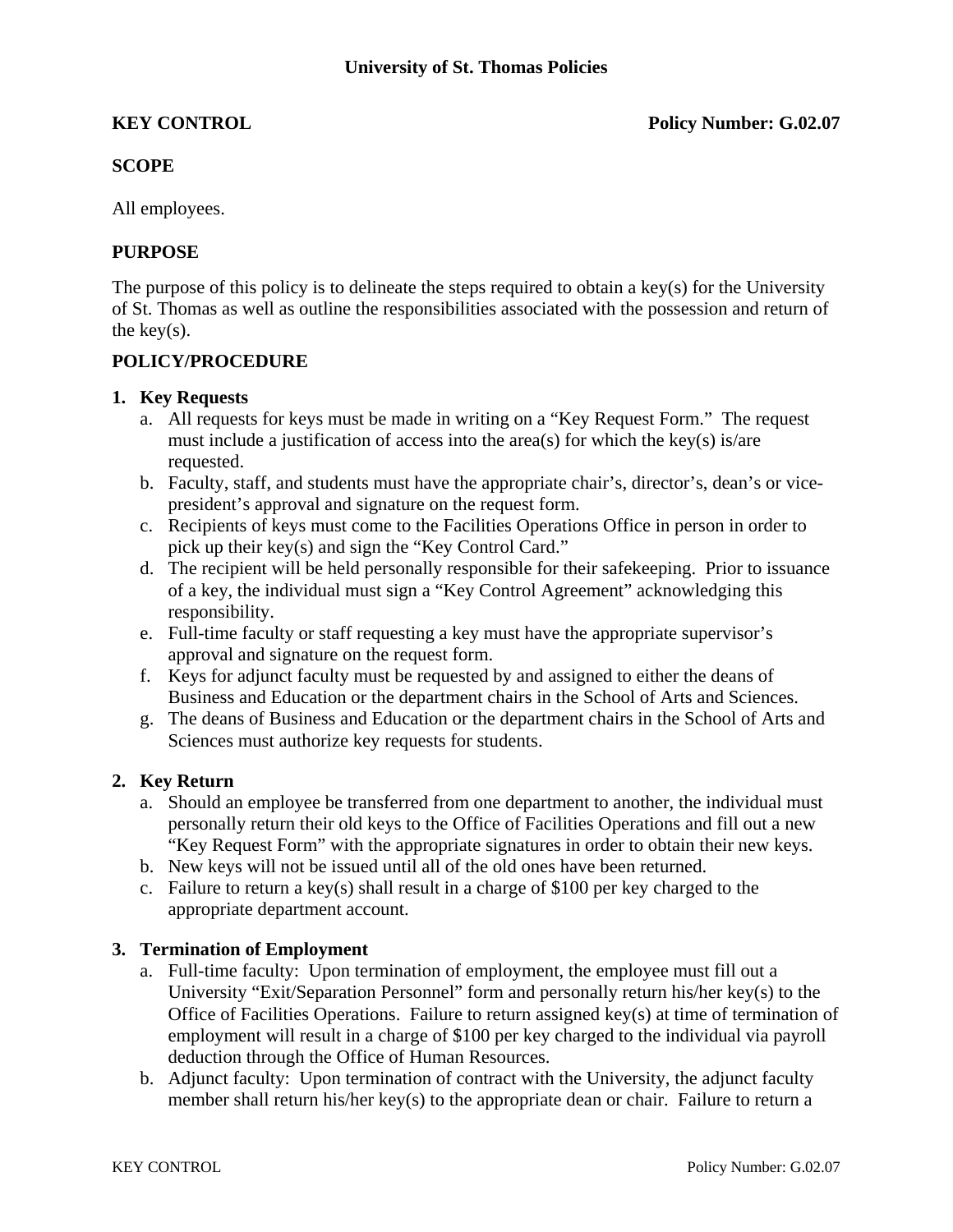# **University of St. Thomas Policies**

key(s) shall result in a charge of \$100 per key charged to the appropriate department account.

c. Students: Upon either termination of employment and/or graduation, students who have been assigned a key(s) must personally return it/them to the Office of Facilities Operations. Failure to do so will result in having the student's records put on hold such that diplomas will not be issued and/or transcripts will not be released until the key(s) are returned or the fine of \$100 per key is paid.

# **4. Duplicating**

- a. Under no circumstances are University keys to be duplicated.
- b. If any additional key is required, a new key request must be filled out following the procedure outlined above.

### **5. Temporary Key Requests**

- a. In certain instances, it may be necessary for a department to request a key(s) on a temporary basis. In this instance, only individual room keys will be issued.
- b. A "Temporary Key Request Form" must be filled out with a justification for the request along with the names of those who may have access to the key. The request must have the appropriate authorization signatures.
- c. Keys will be issued to a full-time University employee who will be held personally responsible for their safekeeping.
- d. This key approval is good for no longer than two weeks. Failure to return the key(s) at the end of the two-week time frame will result in a charge of \$100 per key charged to the appropriate department account.
- e. Should a temporary key be required for longer than two weeks, an extension may be requested in writing addressed to the Assistant Vice President, Facilities Operations explaining the circumstances and signed by the appropriate supervisor.

# **6. Loaning of Keys**

- a. The loaning of keys is strongly discouraged.
- b. The individual in whose name the key is assigned is ultimately responsible for its safekeeping.

#### **7. Loss or Theft**

- a. Lost or stolen keys should be reported to Campus Security or the Office of Facilities Operations immediately.
- b. Notification should be made by telephone or in person and followed up in writing by submitting a "Lost Key Report" signed by the individual and appropriate supervisor.
- c. New keys will not be issued until this form is filled out and turned in.
- d. Lost or stolen keys will be replaced at a charge of \$100 per key. Charges will be assessed to the department budget of the individual in whose name the key(s) is/are assigned.
- e. Should the department chair and/or dean require a room(s) or building to be re-keyed due to loss or theft of a key(s), the request must be made in writing, listing the room(s), the reason for the re-key, and an account number to which re-keying costs may be charged.
- f. Keys found on campus should be turned into either Campus Security or the Office of Facilities Operations immediately.